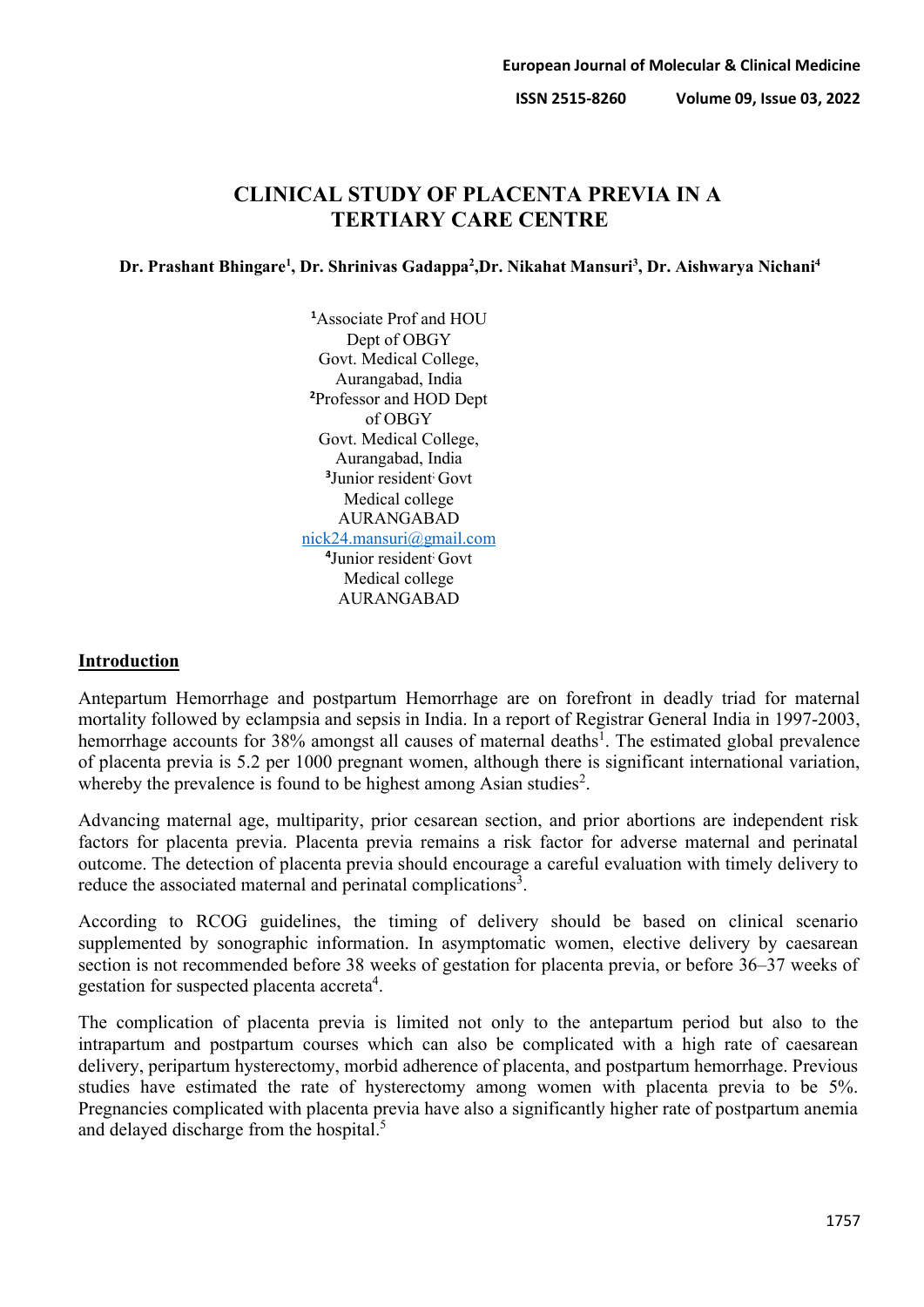In the day-to-day practice, an obstetrician has to tackle life threatening condition of APH and take a timely judicious decision of terminating pregnancy, keeping in mind the welfare of both the mother and the fetus without exposing either of them to undue risk.

## **1. Aim and objectives**

- To study socio-demographic factors & risk factors associated with placenta previa.
- To study clinical profile, maternal and perinatal outcome.

## **2. Material and Methodology**

A prospective observational study conducted in the department of OBGY in tertiary care hospital from 2019-2021. The study was conducted after formal approval of institutional ethical committee. Total 202 samples were selected and who met the designed set of criteria. Informed written consent was taken from patients and their families.

## **Inclusion criteria**:

1. All Pregnant women with diagnosed case of placenta previa confirmed by USG and gestational age beyond 28 weeks coming to labour room or diagnosed intraoperatively during LSCS will be selected irrespective of their parity, type of placenta previa who are willing to participate in study.

### **Exclusion criteria**:

- 1. Pregnant who are not willing to give consent to study.
- 2. Other causes of antepartum haemorrhage like abruptio placenta, vasa previa.
- 3. Placenta previa with Less than 28 weeks of GA.
- 4. Pregnant women managed outside and referred for further management.

## **Clinical grounds for inclusion:**

Calculation of gestational age was determined by the last menstrual periods and first-trimester ultrasound. The duration of bleeding and amount of bleeding (number of pads soaked, passage of clots) was estimated approximately. Pregnant women were asked, whether bleeding per vagina was associated with pain abdomen. The diagnosis of placenta previa was based on ultrasonography or during caesarean section. Placental localization done, and low-lying placenta is identified on USG, findings are confirmed at 28 weeks according to Brown's Classification.

### **3. Results**

A total 202 cases in the study period were analysed.In the present study it was observed that in the most 93 (46.04%) in the age group of 24-25 and mean age was found to be  $26.14 \pm 4.53$ .

Maximum numbers of mothers 114 (56.44%) cases were unbooked and most 126 (62.38%) were from rural area.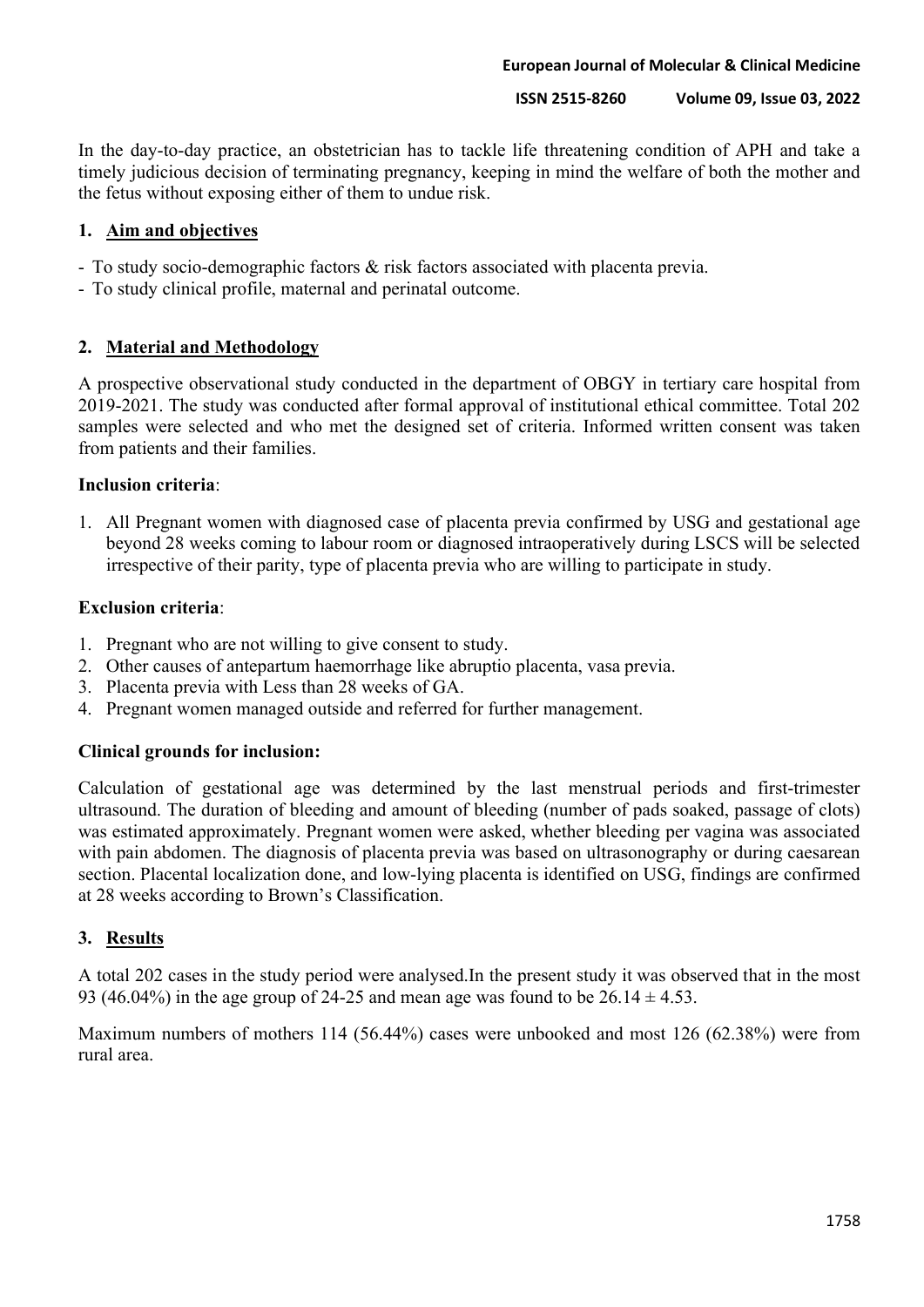#### **European Journal of Molecular & Clinical Medicine**

**ISSN 2515-8260 Volume 09, Issue 03, 2022**



Maximum number of mothers 70 (34.65%) were G3 followed by G2 among 60 (29.70%), 47(23.27%) were G4 and above and G1 (primi gravida) were 25 (12.38%).

| Table.1: Gravida |                    |                  |            |  |  |
|------------------|--------------------|------------------|------------|--|--|
| <b>S.N.</b>      | Gravida            | <b>Frequency</b> | Percentage |  |  |
|                  | $G_1$              | 25               | 12.38      |  |  |
| $\mathfrak{D}$   | G <sub>2</sub>     | 60               | 29.70      |  |  |
| 3                | G <sub>3</sub>     | 70               | 34.65      |  |  |
|                  | $G_4$ and<br>above | 47               | 23.27      |  |  |
|                  | <b>TOTAL</b>       | 202              | 100        |  |  |

**Table.1: Gravida**

Majority 166 (82.18%) of participants were diagnosed case of placenta previa before the time of admission.



Most of mothers 91 (45.05%) had gestational age (GA) >32-37 weeks followed by 62 (30.69%) had GA between >37 weeks (fig.2). About 26.24% had previous history LSCS and 22.28% had history of curettage.

Regarding risk factors identified 53 (26.24%) had h/o of previous LSCS, 45 (22.28%) had h/o of previous curettage, 5 (2.48%) had h/o of Placenta previa and 02 (0.99%) had h/o of multiple pregnancy.

| SN | High risk factors      | Freq.          | $\frac{1}{2}$ |
|----|------------------------|----------------|---------------|
|    | Previous H/o LSCS      |                | 26.24         |
|    | Previous H/o curettage | $\overline{4}$ |               |

| <b>Table:2 High Risk Factors</b> |  |  |
|----------------------------------|--|--|
|                                  |  |  |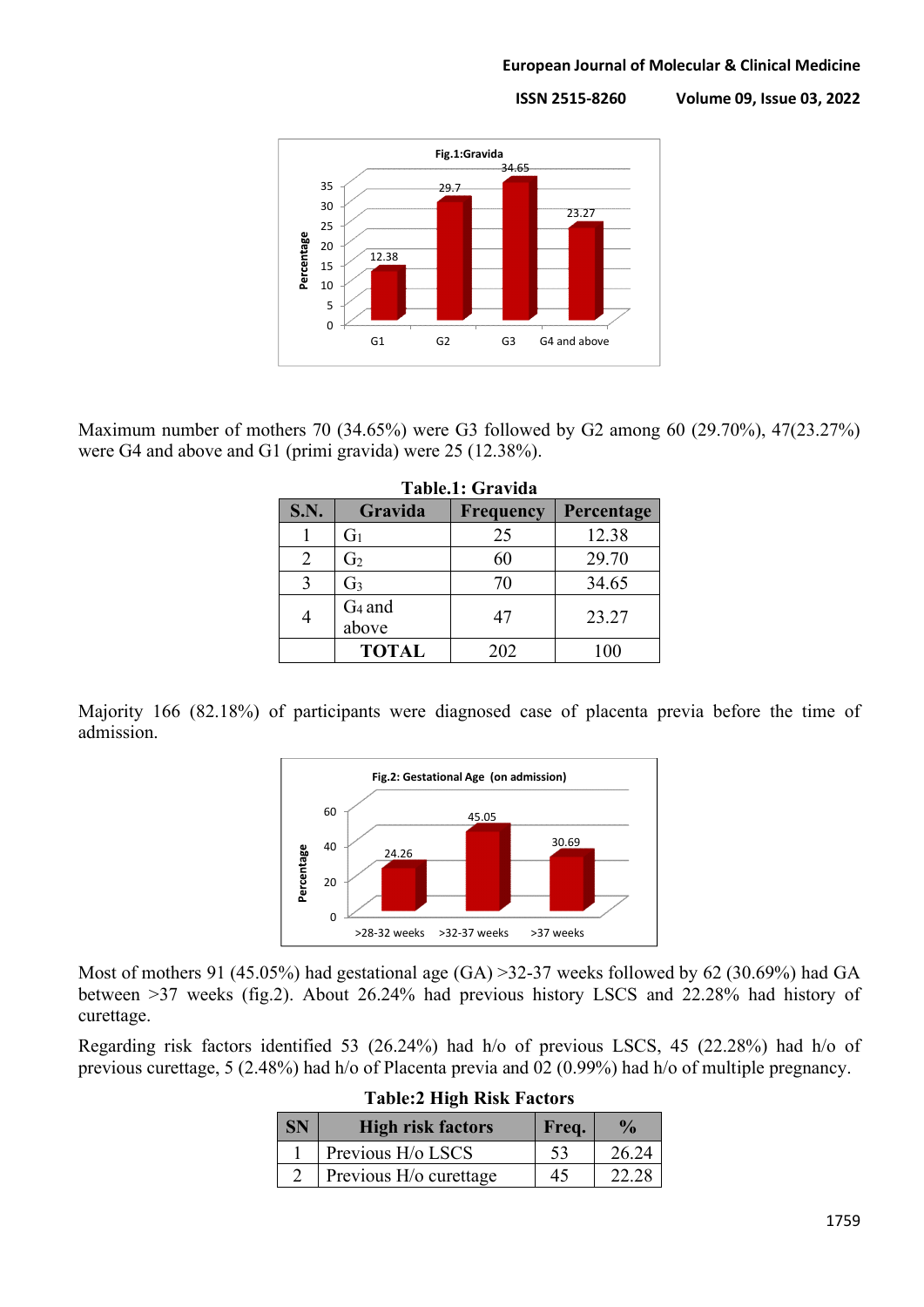#### **European Journal of Molecular & Clinical Medicine**

**ISSN 2515-8260 Volume 09, Issue 03, 2022**

| Previous H/o Placenta<br>previa   | 05       | 02.48 |
|-----------------------------------|----------|-------|
| <b>Multiple Pregnancy</b>         | $\Omega$ | 00.99 |
| No any associated factor<br>found | 116      | 57.43 |

In the present study maximum number of mothers 129 (63.86%) had complete placenta previa followed by 44 (21.78%) had low lying placenta and 29 (14.36%) had adherent placenta.



About 126 (62.38%) had undergone emergency LSCS followed by 35 (17.33%) had elective LSCS, 32 (15.84%) underwent Obstetric hysterectomy (OH).

|  | <b>SN</b> | <b>Mode of delivery</b> | Freq | $\frac{1}{2}$ |
|--|-----------|-------------------------|------|---------------|
|  |           | Elective LSCS (Safe     | 35   |               |
|  |           | confinement)            |      | 17.33         |
|  | 2         | <b>Emergency LSCS</b>   | 126  | 62.38         |
|  | 3         | Emergency LSCS f/b      | 32   |               |
|  |           | Obstetric Hysterectomy  |      | 15.84         |
|  |           | Vaginal Delivery        | 09   | 04.46         |
|  |           | <b>TOTAL</b>            | 202  |               |

## **Table 3: Mode of Delivery**

About 134 (66.34%) had B/L Uterine artery compression suture intra-operatively followed by 60 (29.70%) had haemostatic suture (Cho suture), 20 (9.90%) had Internal iliac artery ligation.32 (15.84%) mothers had undergone Obstetric hysterectomy, out of which 29 were due to adherent placenta, while 3 mothers of placenta previa went into atonic PPH.

| S.N.           | <b>Type of delivery</b>                         | Freq | $\frac{0}{0}$ |
|----------------|-------------------------------------------------|------|---------------|
|                | <b>B/L</b> Uterine artery<br>compression suture | 134  | 66.34         |
| $\overline{2}$ | Hemostatic suture<br>(Cho suture)               | 60   | 29.70         |
| 3              | Internal iliac artery<br>ligation               | 20   | 09.90         |
| 4              | Obstetric<br>hysterectomy                       | 32   | 15.84         |

#### **Table 4: Additional procedures**

### **Table 5: Intraoperative and postoperative complications**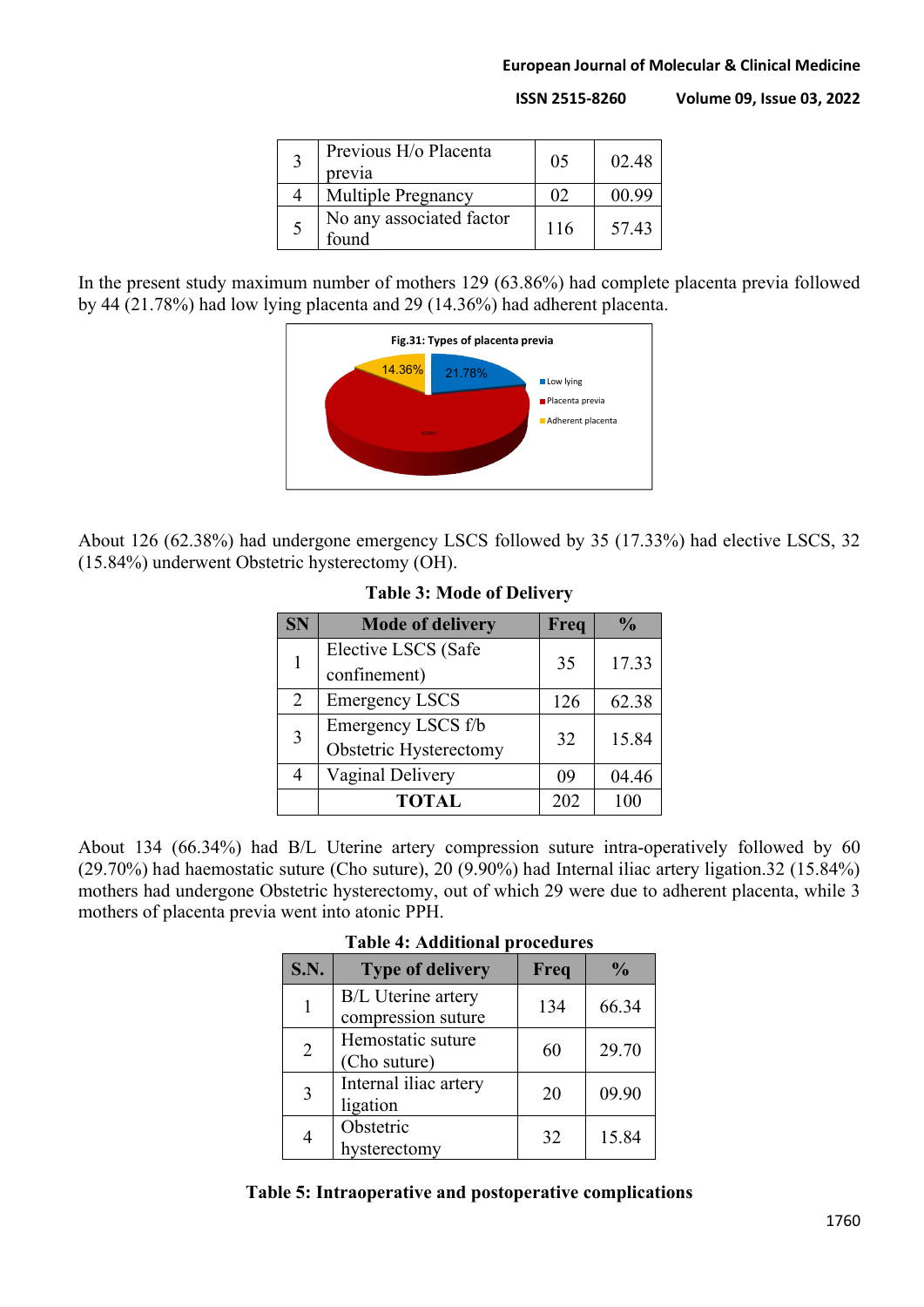| S.N.           | Intra op<br>complication          | Frequency | Percentage |
|----------------|-----------------------------------|-----------|------------|
| 1              | Bladder injury                    | 05        | 02.48      |
|                | Post op<br>complication           |           |            |
| 1              | Fever                             | 53        | 26.24      |
| $\overline{2}$ | <b>Surgical Site</b><br>Infection | 19        | 09.41      |
| 3              | Required ICU<br>monitoring        | 75        | 37.13      |
| 4              | Thrombophlebitis                  | 08        | 03.96      |
| 5              | Acute kidney<br>injury            | 03        | 01.49      |

In the present study intraoperatively 5 (2.48%) mothers had bladder injury. Post-operatively about 75 (37.13%) required ICU monitoring, 53 (26.24%) had fever post operatively, 19 (9.41%) had Surgical Site infection, 08 (3.96%) had thrombophlebitis and 3 cases had acute kidney injury post-operatively.

In the present study almost 201 (99.50%) mothers got discharged and 1 (0.50%) mother died during study period.

|           | 1 avit v.1 tualvattvillt |      |               |  |  |  |
|-----------|--------------------------|------|---------------|--|--|--|
| <b>SN</b> | Fetal<br><b>Outcome</b>  | Freq | $\frac{0}{0}$ |  |  |  |
|           | Alive                    | 167  | 82.67         |  |  |  |
|           | Still birth              | 19   | 09.41         |  |  |  |
| 3         | Early neonatal<br>death  | 16   | 07.92         |  |  |  |

### **Table 6:Fetaloutcome**

### **4. Discussion**

In present study most of pregnant women 93 (46.04%) were in the age group of 21-25. The mean age was found to be 26.14  $\pm$  4.53. Wasnik SK. et.al.<sup>6</sup> found that most of women 39% were in age group of 26-30 years. Similarly, Chufamo N. et al.<sup>7</sup> found that 72.9% women were in age group of 20-29 years with mean age of  $26.6 + 4.5$  years. Senkoro EE et.al.<sup>8</sup> and Sanglakpam HD.et.al.<sup>9</sup> found mean maternal age was to be 29.07 and 28.24 respectively.

In present study majority of pregnant women 70 (34.65%) were gravida 3 followed by Gravida 2 having 60 (29.70%), gravida  $\geq$  4 having 47 (23.27%) and primi gravida having 25 (12.38%). Similarly in study by Prasanth S. et.al.<sup>10</sup> found that maximum participant 36.20% were gravida 3. Also, according to study by Kumari S. et.al.<sup>11</sup> reported that most of women i.e. 60% were gravida 2 & 3. Rangaswamy M. et.al.<sup>12</sup> reported that maximum pregnant women were G2 (33.87%) and G3 (27.42%). It was also found in previous studies that there was correlation between multiparity and placenta previa

In the present study most of mothers 91 (45.05%) had gestational age  $(GA) > 32-37$  weeks followed by 62 (30.69%) had GA between >37 weeks and 49 (24.26%) had GA between >28-33 weeks. Similarly, study done by Bhatt AD et.al.<sup>13</sup> reported that maximum study participants  $(43.18\%)$  GA was between  $>$ 32-37 weeks. Chufamo N. et.al.<sup>7</sup> found that maximum women's (53.3%) GA were  $>$ 37 weeks and 27.7% had GA between >32-37 weeks. Rangaswamy M et.al.<sup>12</sup> reported majority (53.23%) had GA > 37 weeks, 30.65% had GA between 28-33 weeks and 16.13% had GA between 32-37 weeks.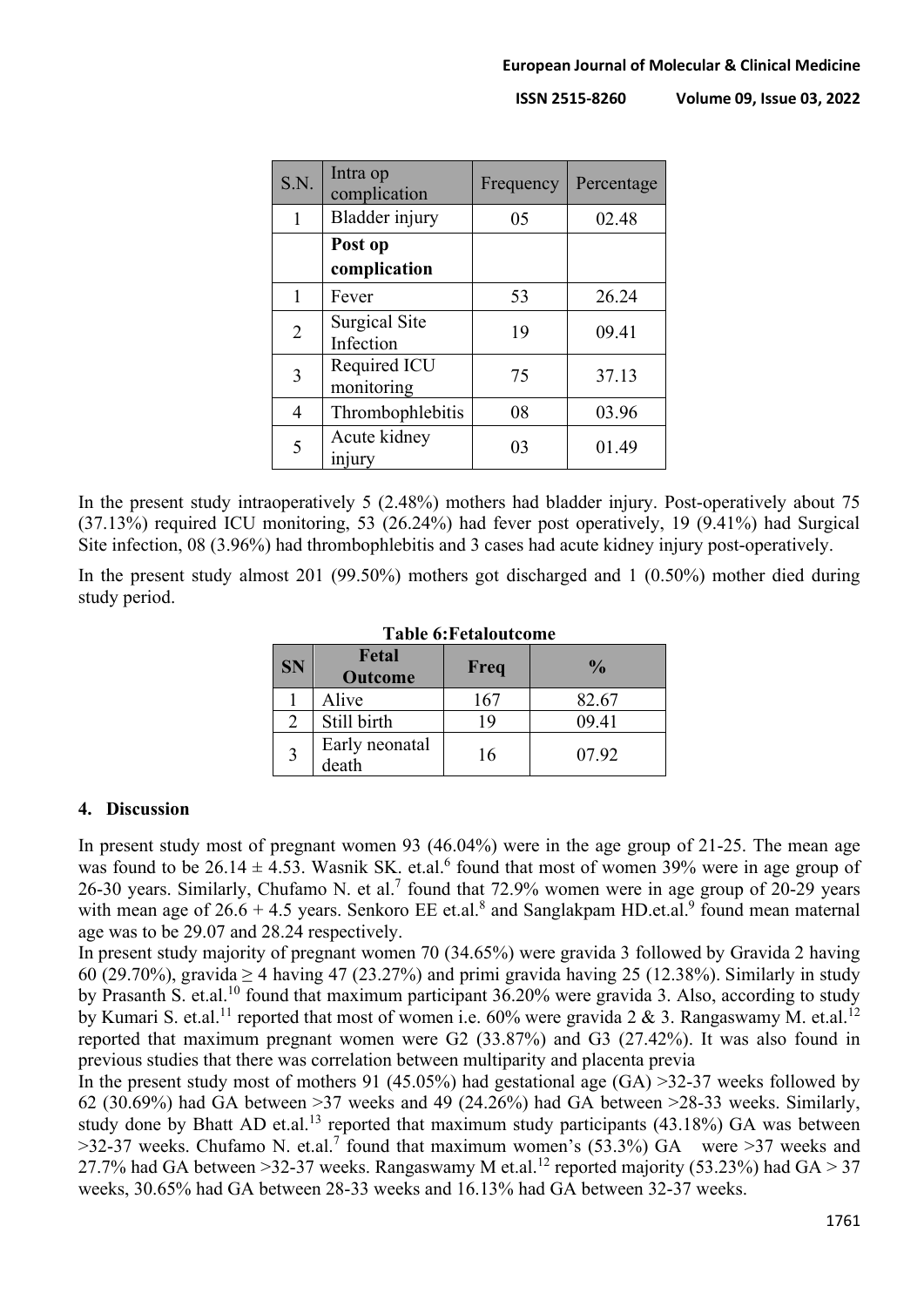In our study we found 63.86% had complete placenta previa, 21.78% had low lying placenta and 14.36% had adherent placenta. In a study done by Sharma T. et.al.<sup>14</sup> reported that 48.19% women had placenta previa and 51.82% had low lying placenta and abruptio placenta in 4.46% of study participant. Similarly, Prasanth S. et.al.<sup>10</sup> reported that 72.26% had placenta previa, 14.30% were low lying placenta and 13.44% had adherent placenta among study population. Khirasaria DM. et.al.<sup>16</sup> most of women 96.67% had placenta previa and 3.33% cases were adherent placenta.

In our study the risk factors studied were h/o of previous LSCS in 26.24% women also 22.28% had h/o of previous curettage, 2.48% had h/o of placenta previa and 0.99% had h/o of multiple pregnancy. Similarly in study done by Prasanth S. et.al.<sup>10</sup> reported that 39.08% pregnant women had history of previous caesarean, 37.93% underwent previous curettage and 0.5% women were of multiple pregnancy was identified as a high-risk factor for placenta previa. Also, in study conducted by Sharma N. et.al.<sup>15</sup> reported high risk factors such as h/o previous LSCS in 26% women and 5% had h/o previous curettage and 4% were of multiple pregnancy. Chufamo N. et.al.<sup>7</sup> reported high-risk factors such as h/o previous LSCS (32.14%), h/o previous curettage (2%) and multiple pregnancy (10.7%) in their study. Emphasizing that previous LSCS and h/o curettage are important risk factors for placenta previa in subsequent pregnancy.

| <b>Study</b>               | $\text{mo } N.$ | Chufa Prasan<br>th S.<br>et.al. <sup>16</sup> et.al. <sup>14</sup> | Khirasa<br>ria DM.<br>et. a <sup>17</sup> | <b>Shar</b><br>ma N.<br>et.al. <sup>1</sup> | Prese<br>nt<br>study   |
|----------------------------|-----------------|--------------------------------------------------------------------|-------------------------------------------|---------------------------------------------|------------------------|
| $H$ /o LSCS 32.14% 39.08%  |                 |                                                                    | 13.33%                                    | 26%                                         | 26.24<br>$\frac{0}{0}$ |
| $H$ / $\circ$<br>curettage |                 | 2.00% 37.93%                                                       | 10%                                       | 5%                                          | 22.28<br>$\frac{0}{0}$ |
| Multi.<br>Pregnancy        | 10.7%           | 0.5%                                                               |                                           | 4%                                          | 00.99<br>$\frac{0}{0}$ |

|  |  |  | Table 7: High Risk factors |
|--|--|--|----------------------------|
|--|--|--|----------------------------|

In our study common mode of delivery was emergency LSCS 126 (62.38%) followed by Elective LSCS (Safe confinement) in 35 (17.33%), emergency LSCS followed by obstetric hysterectomy in 32 (15.84%) and vaginal delivery in 9 (4.46%) of pregnant women. Findings correlate to study done by Bhatt AD. et.al.<sup>13</sup> in which most mothers (60%) with placenta previa underwent with emergency LSCS, 36.36% by vaginal delivery and obstetric hysterectomy in 2.27% of women. Similarly,Wasnik SK. et al.<sup>6</sup> found that out of 124 women's 90% delivered by emergency LSCS, 7% by elective LSCS and obstetric hysterectomy done in 3% of mothers. In a study conducted by RangaswamyM. et.al.<sup>12</sup> reported 90.16% cases of placenta previa were delivered by emergency caesarean section, elective SCS in 5% and lesser degrees of previa had vaginal delivery (4.84%).

During intraoperative management the methods used for control bleeding in our study were B/L Uterine artery compression suture 134 (66.34%), Haemostatic suture-Cho suture 60 (29.70%), internal iliac artery ligation 20 (9.90%). In 8.91% cases incision was taken on upper uterine segment and in 3.47% case vertical midline incision was taken during LSCS. Obstetric hysterectomy was done in 15.84% women due to uncontrolled bleeding. In study conducted by Jaiswal E et al.<sup>17</sup> among placenta previa women's LSCS done in 82% cases,

Classical CS in 18%, Placental bed sutures in 39.2%, ligation of uterine artery in 13.8%, ligation of internal iliac artery in 1.5%, Bakri balloon in 4.6% and hysterectomy was done in 19.3% of women. Sharma T. et.al.<sup>14</sup> reported that 2.6% cases managed by cervico-isthmic stitches, 9.8% by B-lynch stitches, 5.2% by uterine artery ligation, 7.2% cases underwent emergency peripartum hysterectomy when bleeding could not be controlled by conservative methods.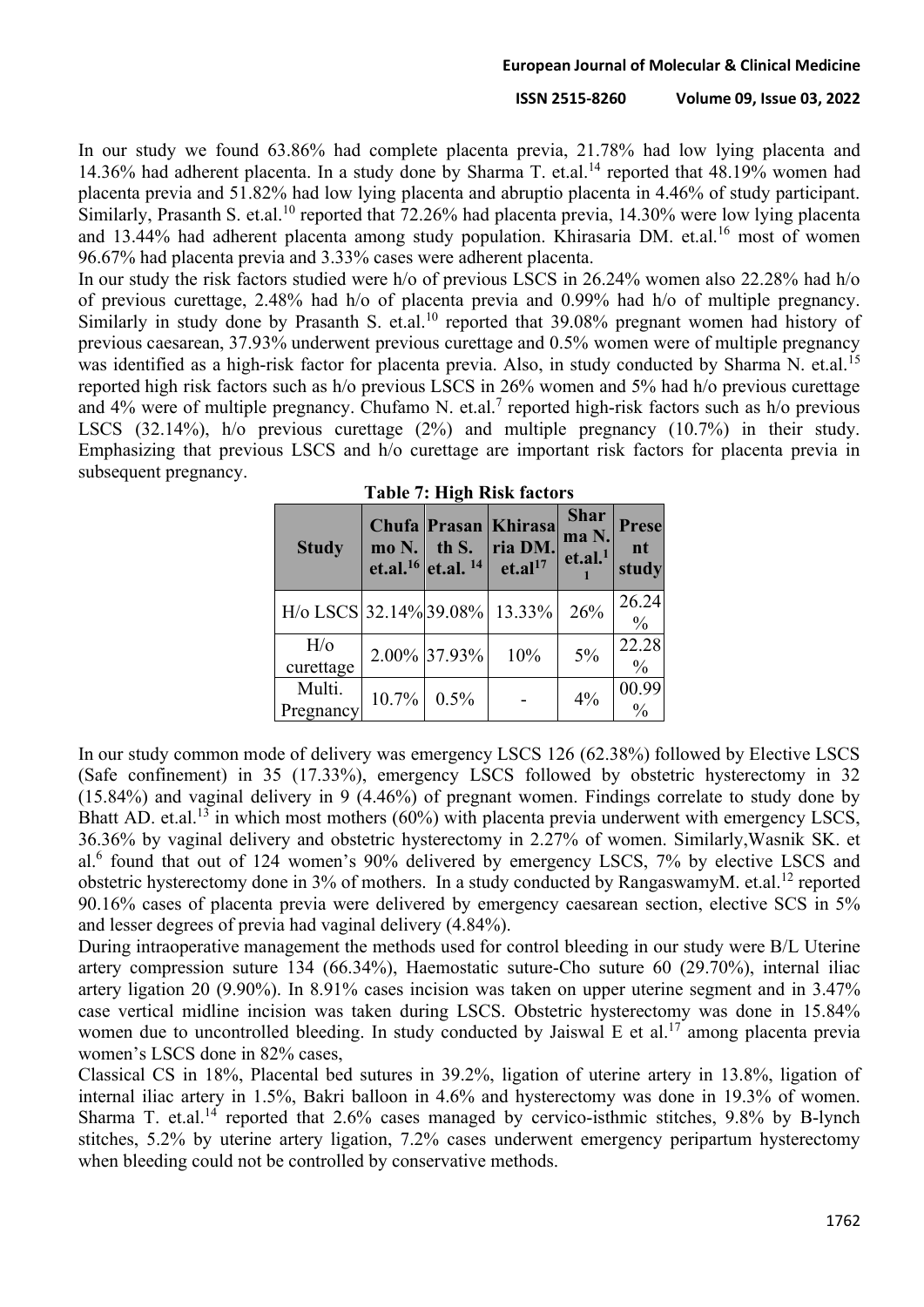|                                   | Wasnik              |                       | <b>Fatem Sidhiq Sharm Prese</b> |                       |           |
|-----------------------------------|---------------------|-----------------------|---------------------------------|-----------------------|-----------|
| <b>Study</b>                      | SK.                 | eh C.                 | MC.                             | $aN$ .                | nt        |
|                                   | et.al. <sup>6</sup> | $et. a L^{18}$        | et. al. <sup>19</sup>           | $et. al.11$ study     |           |
| Fever                             | 12.15               | 6.24                  | 3.1%                            | 7.5                   | 26.2      |
|                                   | $\frac{0}{0}$       | $\frac{6}{9}$         |                                 | $\frac{0}{0}$         |           |
| Surgical<br>Site<br>Infectio<br>n | 1.5%                | 2.33<br>$\frac{0}{0}$ | 2.4%                            | 2.5%                  | 09.4      |
| ICU<br>monitori<br>ng             | 6.45%               | 37.9<br>$\frac{0}{0}$ | 12.5%                           | 22.5<br>$\frac{0}{0}$ | 37.1<br>3 |

**Table 8:Post-operative complication**

Post operatively 53 (26.24%) women were febrile, Surgical Site infection was seen 19 (9.41%) of women, 75 (8.91%) women required ICU monitoring post operatively, thrombophlebitis seen in 3.96% cases and 0.5% had develop AKI post-operatively. Also, in our study 98.02% women required blood transfusion with mean 4.01. Similarly in study conducted by Wasnik SK. et.al.<sup>6</sup> reported febrile morbidity in 12.15% women, 6.45% required ICCU monitoring and Surgical Site infection in 1.5% of study participant. Also, Sharma N. et.al.<sup>15</sup> reported fevers in 7.5%, Surgical Site infection in 2.5% and ICU monitoring in 22.5% of women postoperatively. Fatemeh C. et.al.<sup>18</sup> showed complications like fever in 6.24%, Surgical Site infection in 2.33% and ICU monitoring in 37.9% of women.

In present study regarding fetal morbidity 42.05% babies required NICU admission, 65.35% were premature, 9.41% were still birth babies, 2.97% were IUGR, 1.98% babies required neonatal resuscitation and 0.99% were anomalous babies. Prasanth S. et.al. <sup>10</sup> reported 44.30% required NICU admission and 0.57% of neonatal death. In study by Khirasaria DM. et.al.<sup>16</sup> reported 23.34% required NICU admission and 6.66% were neonatal death. In study by Sharma T. et.al. <sup>91</sup> 54.92% neonates required ICCU monitoring and early neonatal death in 2021% after delivery. Our other findings are comparable to studies shown in table 40.

Regarding outcome of pregnancies with placenta previa in our study showed that 99.50% mothers got discharged from hospital. One unbooked mother who referred from outside was died during study period with cause of death was pulmonary embolism with irreversible shock in a case of obstetric haemorrhage in a P3L2D1 with previous LSCS with placenta accrete. Prasanth S. et.al. <sup>10</sup> reported 1.72 % died during the peripartum period. Kumari S. et.al.<sup>11</sup> reported 2.85% maternal death. In study by Sharma T. et.al.<sup>14</sup> maternal mortality was 2.59% among placenta previa women.

## **5. Conclusion**

Placenta previa is a very high-risk pregnancy. High suspicion is necessary in early warning hemorrhage and necessary evaluation shall be done. Special antenatal care and improving anemia to face blood loss during delivery is must Placenta previa in previous caesarean section cases has high chances of placenta accreta spectrum and should be evaluated in all cases of previous caesarean section. Cases of placenta previa should be manage at tertiary care center or a center equipped with all facilities.

# **References**

[1] Sample registration system, Maternal mortality in India: 1997-2003, Trends, causes and risk factors. New Delhi: Registrar General of India, New Delhi (in collaboration with center for Global Health Research, University of Toronto, Canada); 2006.